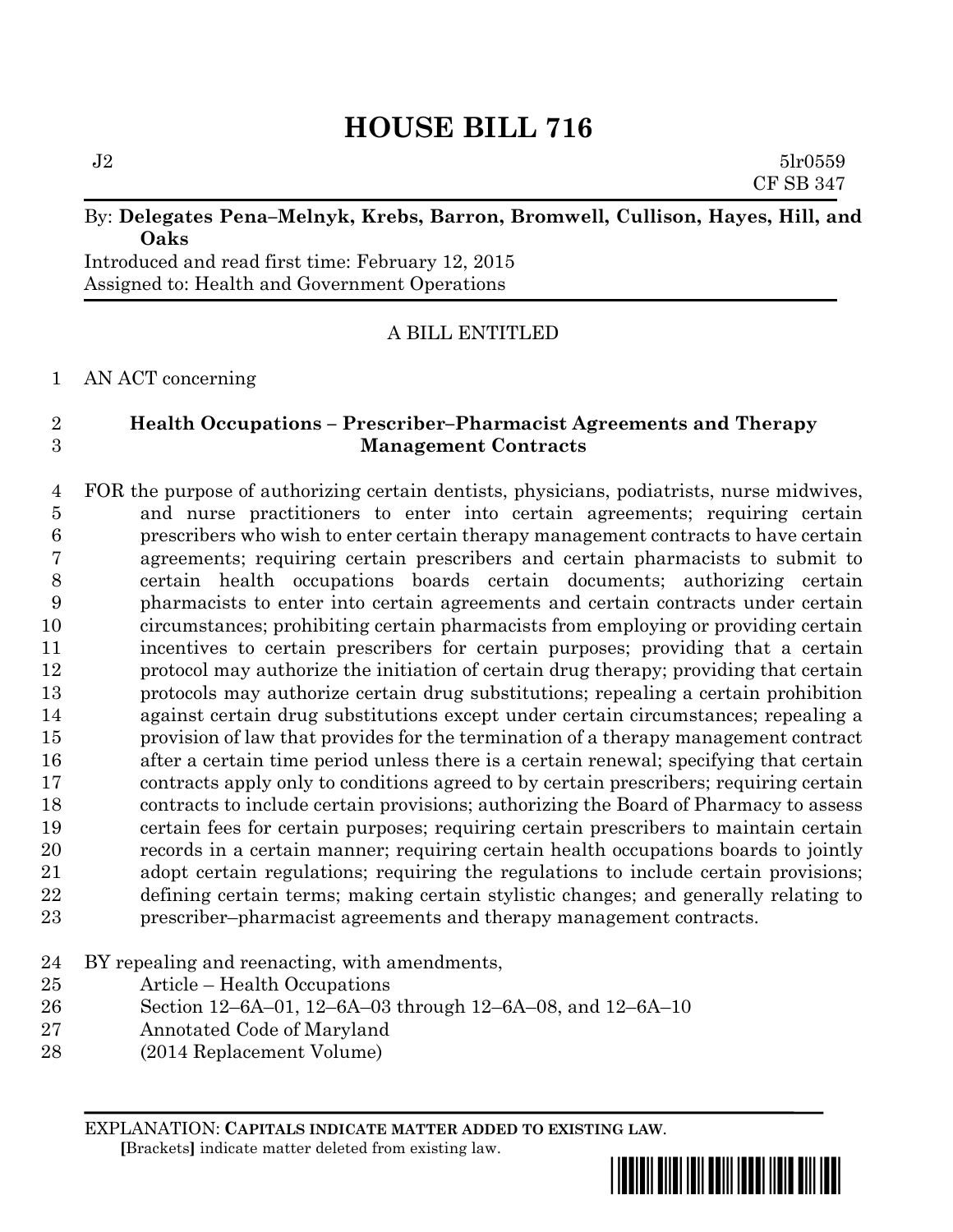BY repealing and reenacting, without amendments, Article – Health Occupations Section 12–6A–02 Annotated Code of Maryland (2014 Replacement Volume) SECTION 1. BE IT ENACTED BY THE GENERAL ASSEMBLY OF MARYLAND, That the Laws of Maryland read as follows: **Article – Health Occupations** 12–6A–01. (a) In this subtitle the following words have the meanings indicated. **(B) "AUTHORIZED PRESCRIBER" MEANS A LICENSED DENTIST, LICENSED PHYSICIAN, LICENSED PODIATRIST, CERTIFIED NURSE MIDWIFE TO THE EXTENT AUTHORIZED UNDER § 8–601 OF THIS ARTICLE, OR CERTIFIED NURSE PRACTITIONER TO THE EXTENT AUTHORIZED UNDER § 8–508 OF THIS ARTICLE. [**(b)**] (C)** "Group model health maintenance organization" has the meaning stated in § 19–713.6 of the Health – General Article. **[**(c)**] (D)** "Health maintenance organization" has the meaning stated in § 18 19–701(g) of the Health – General Article. **[**(d)**] (E)** (1) "Institutional facility" means a facility other than a nursing home whose primary purpose is to provide a physical environment for patients to obtain inpatient or emergency care. (2) "Institutional facility" does not include an urgent care facility that is not part of a facility. **[**(e) "Licensed physician" means an individual who is licensed to practice medicine under Title 14 of this article.**]** (f) **[**"Physician–pharmacist agreement"**] "PRESCRIBER–PHARMACIST AGREEMENT"** means an agreement between **[**a licensed physician**] AN AUTHORIZED PRESCRIBER** and a licensed pharmacist that is disease–state specific and specifies the protocols that may be used. (g) "Protocol" means a course of treatment predetermined by the **[**licensed physician**] AUTHORIZED PRESCRIBER** and licensed pharmacist according to generally accepted medical practice for the proper completion of a particular therapeutic or diagnostic intervention.

**HOUSE BILL 716**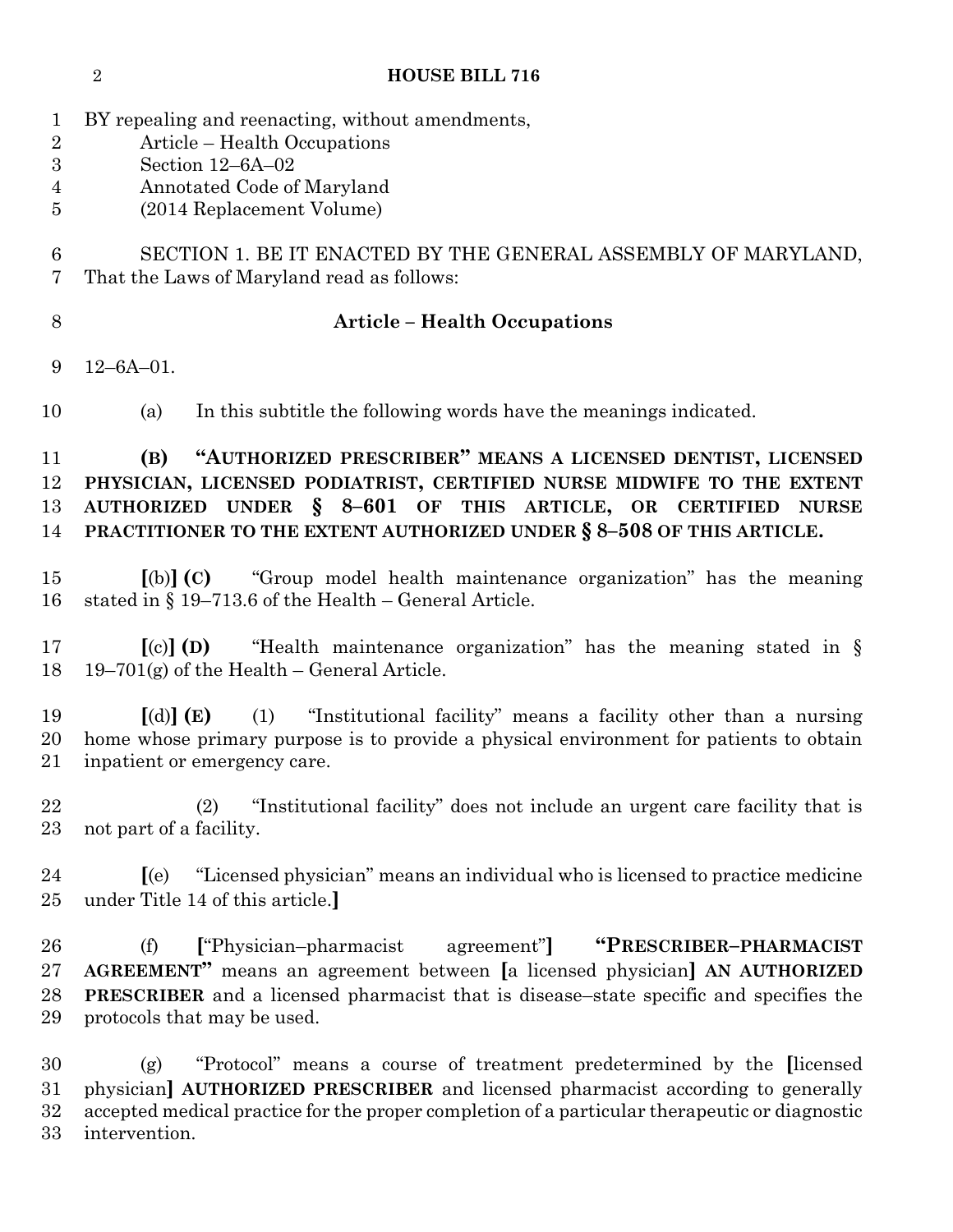#### **HOUSE BILL 716** 3

 (h) **[**(1)**]** "Therapy management contract" means a voluntary, written arrangement that is **[**disease–state**]:**

**(1) DISEASE–STATE** specific **[**signed**];**

**(2) SIGNED** by **[**each party to the arrangement between**]**:

 (i) One licensed pharmacist and the licensed pharmacist's designated alternate licensed pharmacists;

 (ii) One **[**licensed physician**] AUTHORIZED PRESCRIBER** and alternate designated **[**licensed physicians**] AUTHORIZED PRESCRIBERS** involved directly in patient care; and

 (iii) One patient receiving care from **[**a licensed physician**] AN AUTHORIZED PRESCRIBER** and a licensed pharmacist pursuant to a **[**physician–pharmacist**] PRESCRIBER–PHARMACIST** agreement and protocol under this subtitle**[**.**]; AND**

 **[**(2)**] (3) [**A therapy management contract shall be related**] RELATED** to treatment using drug therapy, laboratory tests, or medical devices, under defined conditions or limitations for the purpose of improving patient outcomes.

12–6A–02.

 A therapy management contract is not required for the management of patients in an institutional facility or in a group model health maintenance organization.

12–6A–03.

 (a) **[**A licensed physician**] AN AUTHORIZED PRESCRIBER** and a licensed pharmacist who wish to enter into therapy management contracts shall have a **[**physician–pharmacist**] PRESCRIBER–PHARMACIST** agreement.

 (b) (1) **[**A licensed physician**] AN AUTHORIZED PRESCRIBER** who has entered into a **[**physician–pharmacist**] PRESCRIBER–PHARMACIST** agreement shall submit to the **[**Board of Physicians**] HEALTH OCCUPATIONS BOARD THAT REGULATES THE AUTHORIZED PRESCRIBER** a copy of the **[**physician–pharmacist**] PRESCRIBER–PHARMACIST** agreement and any subsequent modifications made to the **[**physician–pharmacist**] PRESCRIBER–PHARMACIST** agreement or the protocols specified in the **[**physician–pharmacist**] PRESCRIBER–PHARMACIST** agreement.

 (2) A licensed pharmacist who has entered into a **[**physician–pharmacist**] PRESCRIBER–PHARMACIST** agreement shall submit to the Board of Pharmacy a copy of the **[**physician–pharmacist**] PRESCRIBER–PHARMACIST** agreement and any subsequent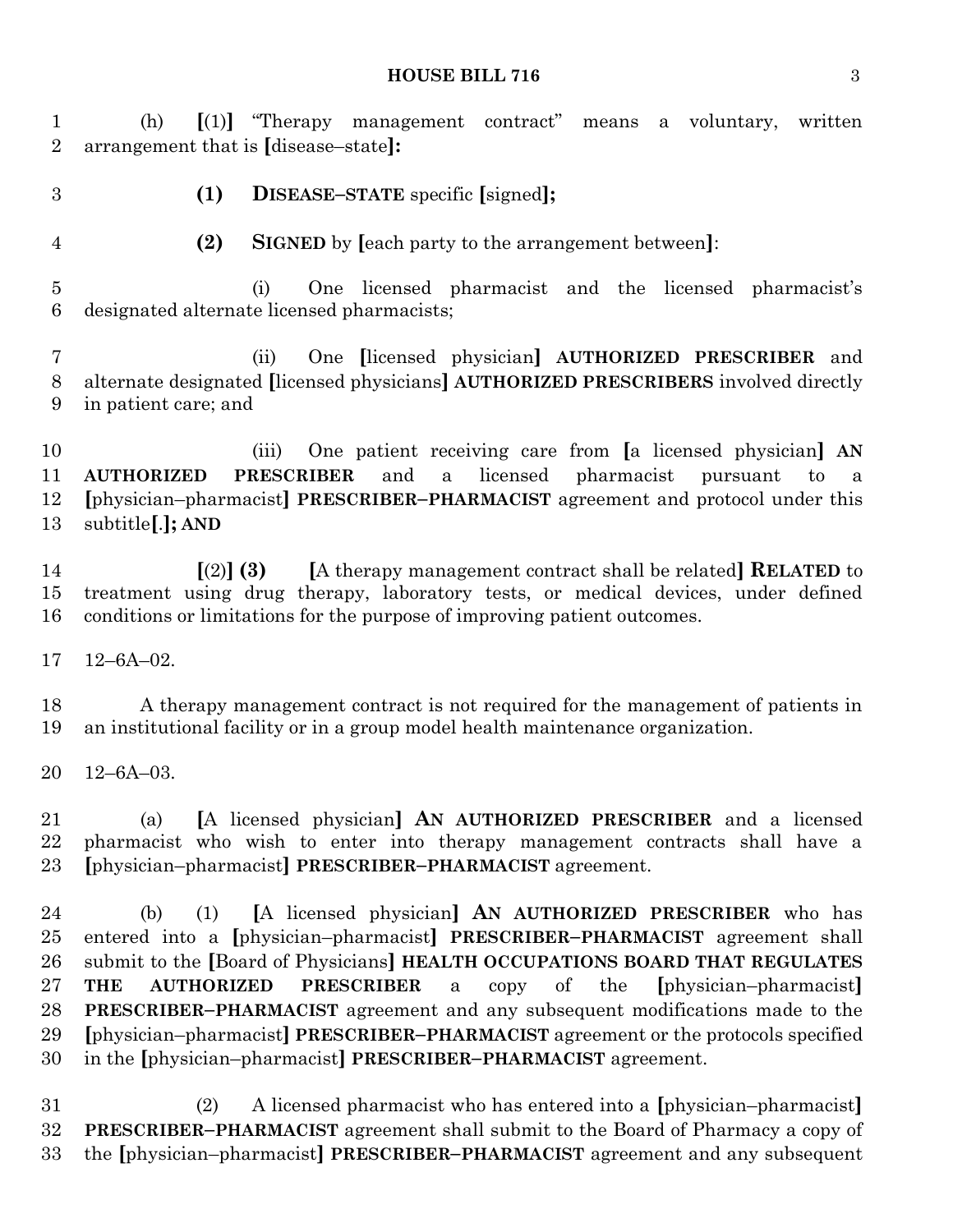#### **HOUSE BILL 716**

 modifications made to the **[**physician–pharmacist**] PRESCRIBER–PHARMACIST** agreement or the protocols specified in the **[**physician–pharmacist**] PRESCRIBER–PHARMACIST** agreement. 12–6A–04. A pharmacist is authorized to enter into a **[**physician–pharmacist**] PRESCRIBER–PHARMACIST** agreement if the pharmacist: (1) Is a licensed pharmacist; (2) Has a Doctor of Pharmacy Degree or equivalent training as established in regulations adopted under this subtitle; (3) Is approved by the Board to enter into a **[**physician–pharmacist**] PRESCRIBER–PHARMACIST** agreement with **[**a licensed physician**] AN AUTHORIZED PRESCRIBER** in accordance with this subtitle; and (4) Meets the requirements that are established by regulations adopted under this subtitle. 12–6A–05. (a) Subject to the regulations adopted under this subtitle, a licensed pharmacist may enter into a therapy management contract initiated by **[**a licensed physician**] AN AUTHORIZED PRESCRIBER**. (b) A licensed pharmacist may not employ or provide economic incentives to **[**a licensed physician**] AN AUTHORIZED PRESCRIBER** for the purpose of entering into a **[**physician–pharmacist**] PRESCRIBER–PHARMACIST** agreement or a therapy management contract. 12–6A–06. (a) A protocol under this subtitle: (1) May authorize: (i) The **INITIATION,** modification, continuation, and discontinuation of drug therapy under written, disease–state specific protocols; (ii) The ordering of laboratory tests; and (iii) Other patient care management measures related to monitoring or improving the outcomes of drug or device therapy; and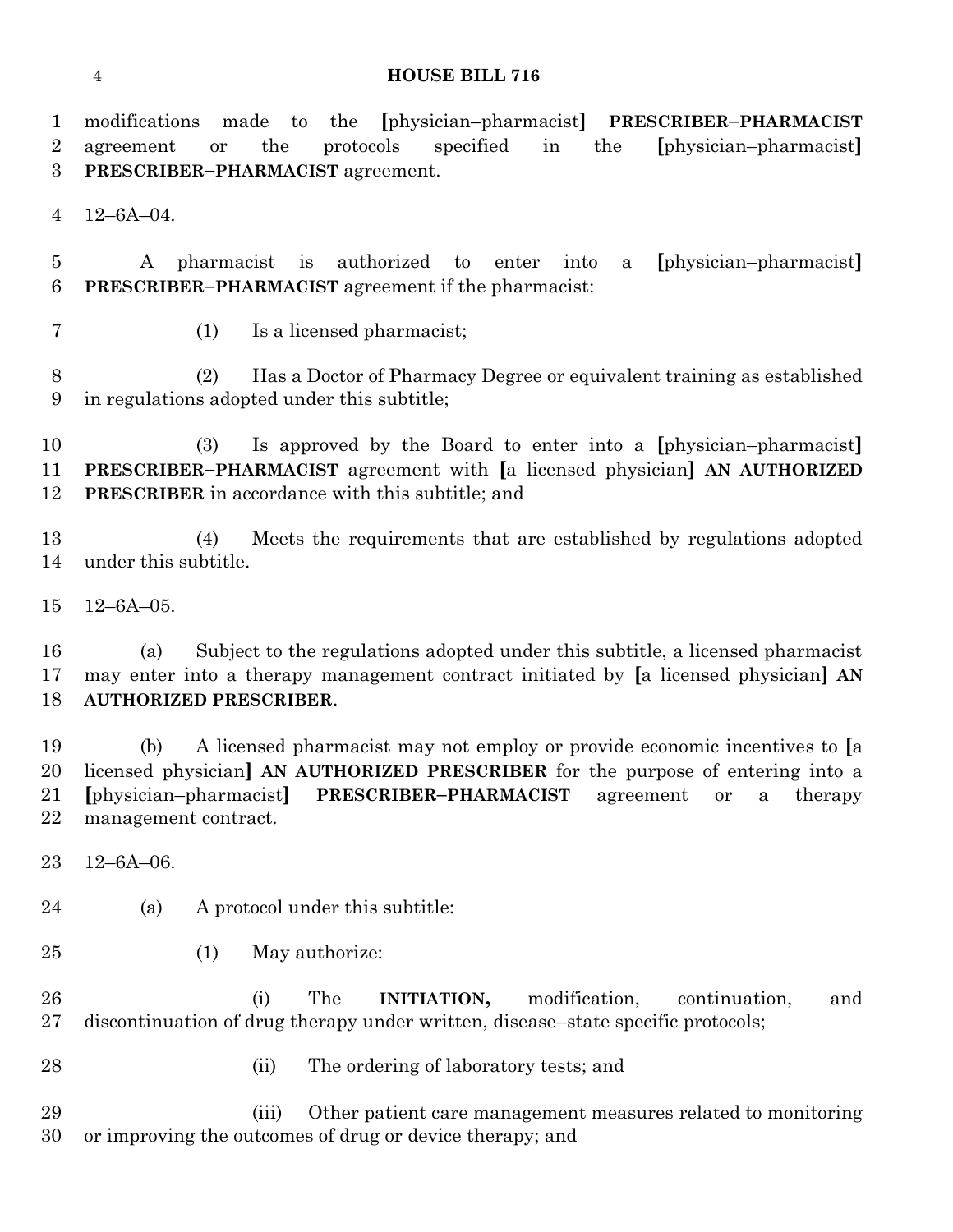### **HOUSE BILL 716** 5

 (2) May not authorize acts that exceed the scope of practice of the parties to the therapy management contract.

 (b) A protocol **[**shall prohibit**] MAY AUTHORIZE** the substitution of a chemically dissimilar drug product by the pharmacist for the product prescribed by the **[**physician, unless permitted in the therapy management contract**] AUTHORIZED PRESCRIBER**.

12–6A–07.

 (a) A therapy management contract shall apply only to conditions for which protocols have been agreed to by **[**a licensed physician**] AN AUTHORIZED PRESCRIBER** and a licensed pharmacist in accordance with the regulations adopted under this subtitle.

 **[**(b) A therapy management contract shall terminate 1 year from the date of its signing, unless renewed by the licensed physician, licensed pharmacist, and patient.**]**

**[**(c)**] (B)** A therapy management contract shall include:

 (1) A statement that none of the parties involved in the therapy management contract have been coerced, given economic incentives, excluding normal reimbursement for services rendered, or involuntarily required to participate;

- 
- (2) Notice to the patient indicating **[**how**]:**

 **(I) THAT THE PATIENT MAY TERMINATE THE THERAPY MANAGEMENT CONTRACT AT ANY TIME; AND**

 **(II) THE PROCEDURE BY WHICH** the patient may terminate the therapy management contract;

 (3) A procedure for periodic review by the **[**physician**] AUTHORIZED PRESCRIBER**, of the drugs modified pursuant to the agreement or changed with the consent of the **[**physician**] AUTHORIZED PRESCRIBER**; and

 (4) Reference to a protocol, which will be provided to the patient **[**upon**] ON** request.

 **[**(d)**] (C)** Any party to the therapy management contract may terminate the contract at any time.

 **[**(e)**] (D)** The Board **[**of Pharmacy**]** may assess a fee, as established in regulation, for approval of a pharmacist to enter into a **[**physician–pharmacist**] PRESCRIBER–PHARMACIST** agreement.

12–6A–08.